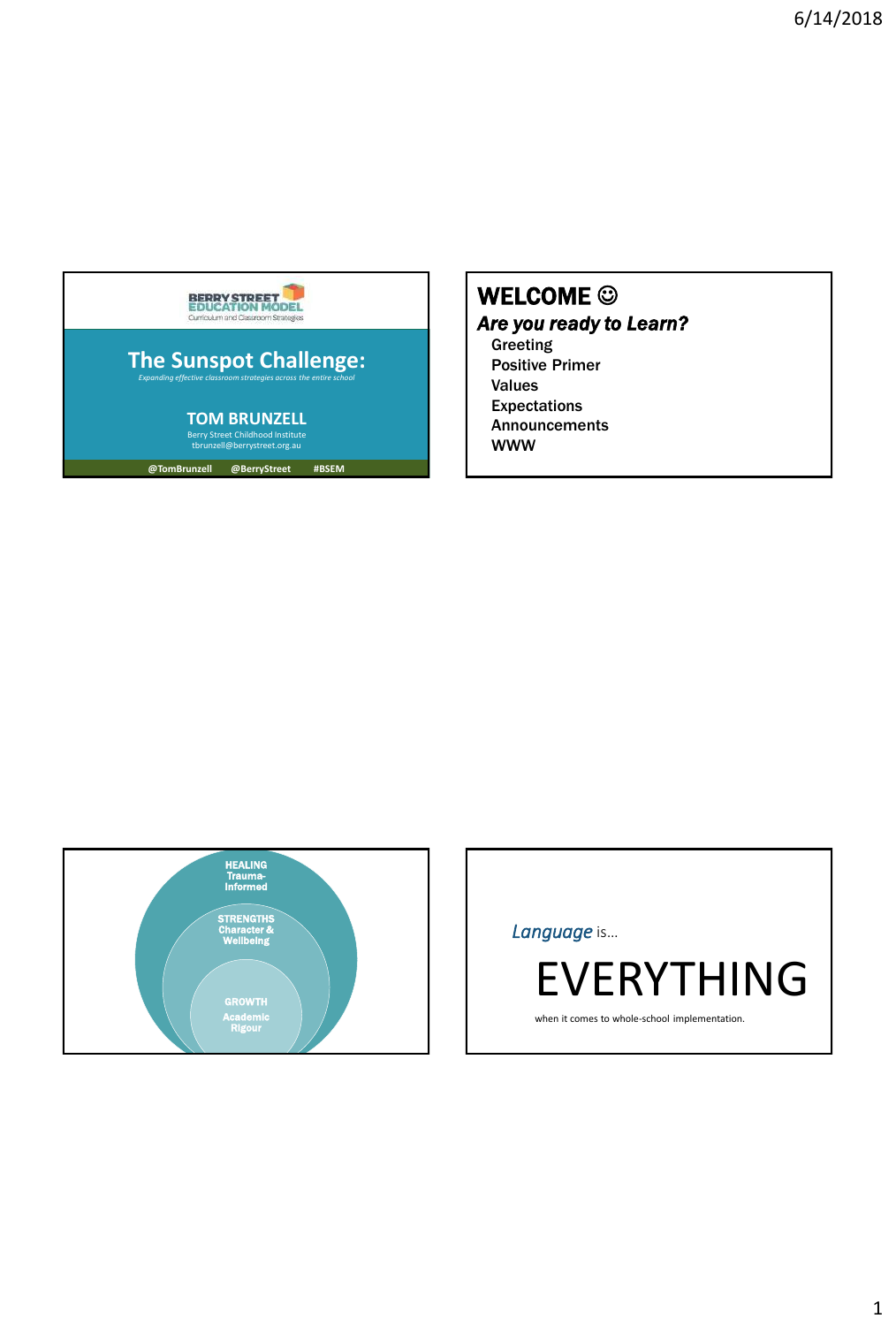• Modelling a specific set of skills and strategies for the ADULT • Verbal and nonverbal skill to enable successful learning • A specific set of skills and strategies for students to practise

## DE-ESCALATION

Verbal and non-verbal skills to centre heightened people

## CO-REGULATING students NON-verbally



## ROUTINES. ROUTINES. ROUTINES!